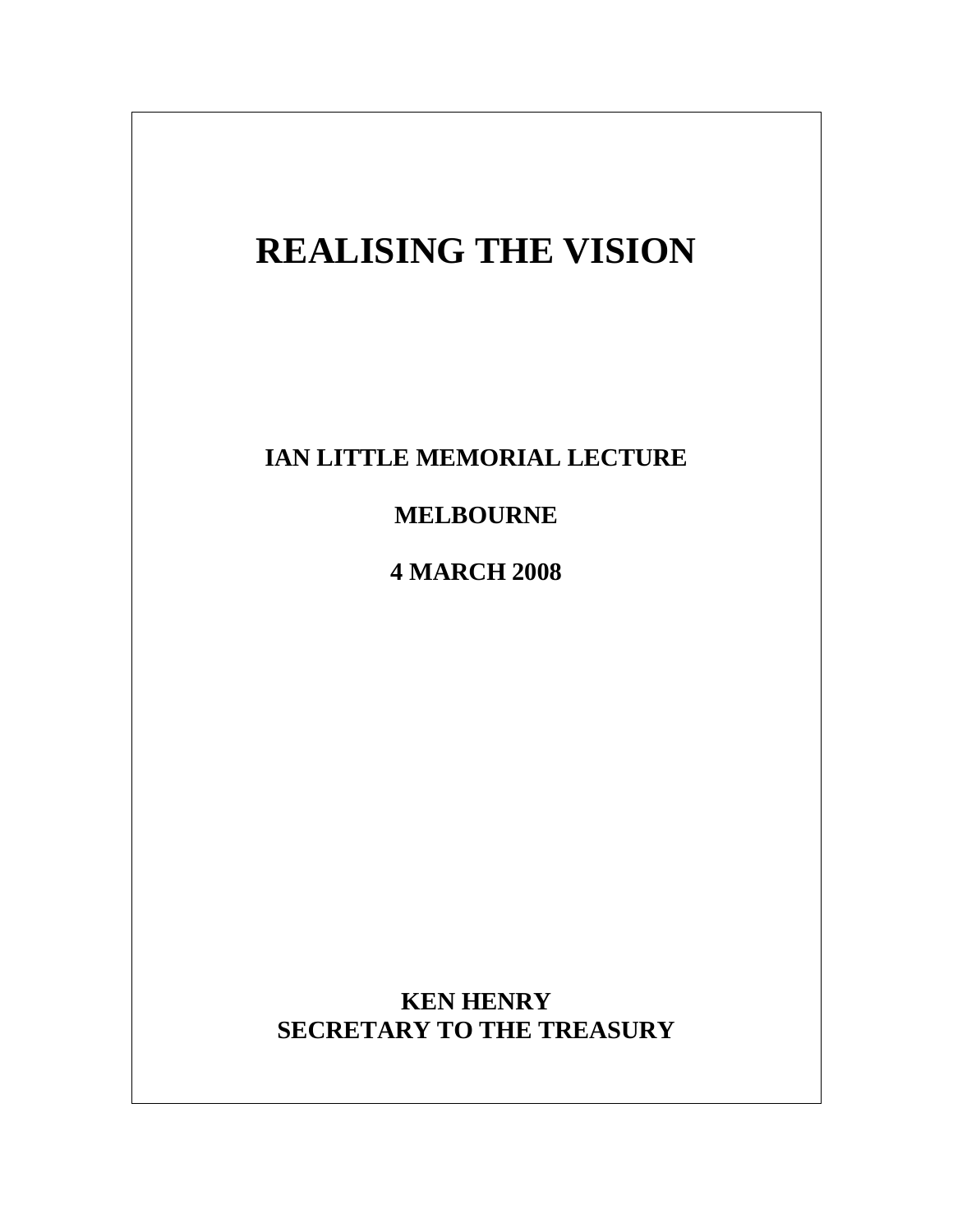## **Realising the vision**

I am honoured to have been asked to present the 2008 Ian Little memorial lecture. This is not the first memorial lecture I have had the opportunity to present. But this one has particular poignancy. Memorial lectures do when they are delivered in honour of friends or colleagues. And Ian Little – I am proud to say – was both a good friend and close colleague.

It is an honour to be invited to present a lecture in memory of someone widely held in high regard; someone whose outstanding contribution to the wellbeing of Australians serves as an inspiration to so many people.

Shortly after Ian's death, I spoke here in Melbourne at a memorial service organised by the Victorian Government. That was a difficult occasion. Ian's departure was still raw. I hadn't had the opportunity to come to terms with it.

On several occasions since, I have reviewed the remarks I made then. Some of them bear repeating today.

Many of us would have become acquainted with Ian in his role as Secretary of the Victorian Department for Treasury and Finance (DTF); a position to which he was appointed in 1998. But prior to this, Ian had gathered a wealth of experience through positions within both the private and public sectors, including in the Reserve Bank of Australia and the ANZ bank. His aptitude for economics was demonstrated with an honours degree from Monash University and a masters degree from the London School of Economics.

With his appointment as Secretary to DTF, Ian joined an exclusive club – the Heads of Treasuries; HoTs. And it was in that club that I got to know him.

In all the work of HoTs, Ian displayed a keen sense of Victoria's interest. But he also had a sense of how Victoria's interests related to those of his HoTs colleagues and how they would be viewed by the Commonwealth. On especially difficult Commonwealth-State issues, Ian would often be the one to put the States' view. He had the intellectual capacity, the negotiating and communication skills, and the passion to present a case cogently and with force. And he had the strategic sense to find pathways forward. He didn't like coming to HoTs with problems; usually he brought elegant solutions. While always willing to entertain an alternative point of view, he was also always searching for common ground. Yet he was never so pragmatic as to leave his principles stranded.

Ian wasn't motivated by the adrenalin rush of the quick-fix. For him, problems worth worrying about had a strategic dimension. They demanded a long hard look, an evidence-based analytical crunch, and their solutions demanded painstaking implementation.

The span of issues with which Ian engaged was vast. His work with HoTs included implementing initiatives of the ten year National Competition Policy developed in the mid 1990s, dealing with the fallout from the High Court's decisions on business franchise fees and the difficult issues that landed on our plate following the collapse of Australia's largest general insurer, HIH. It included trying to find ways of simplifying the extraordinarily complex methodology that is used to determine the way in which the GST proceeds are shared among jurisdictions, and ways of harmonising the financial reports of state and commonwealth governments. And his work included management of the accounting and tax implications of public-private-partnerships.

This work program would have been enough to consume most people. And what Ian put into it would have exceeded the capacity of most. But it was not this work program that defined his contribution to HoTs. The fact is, Ian was never comfortable letting issues come to him; he went looking for them. What defined him, then, was his public policy ambition; more than ambition – vision.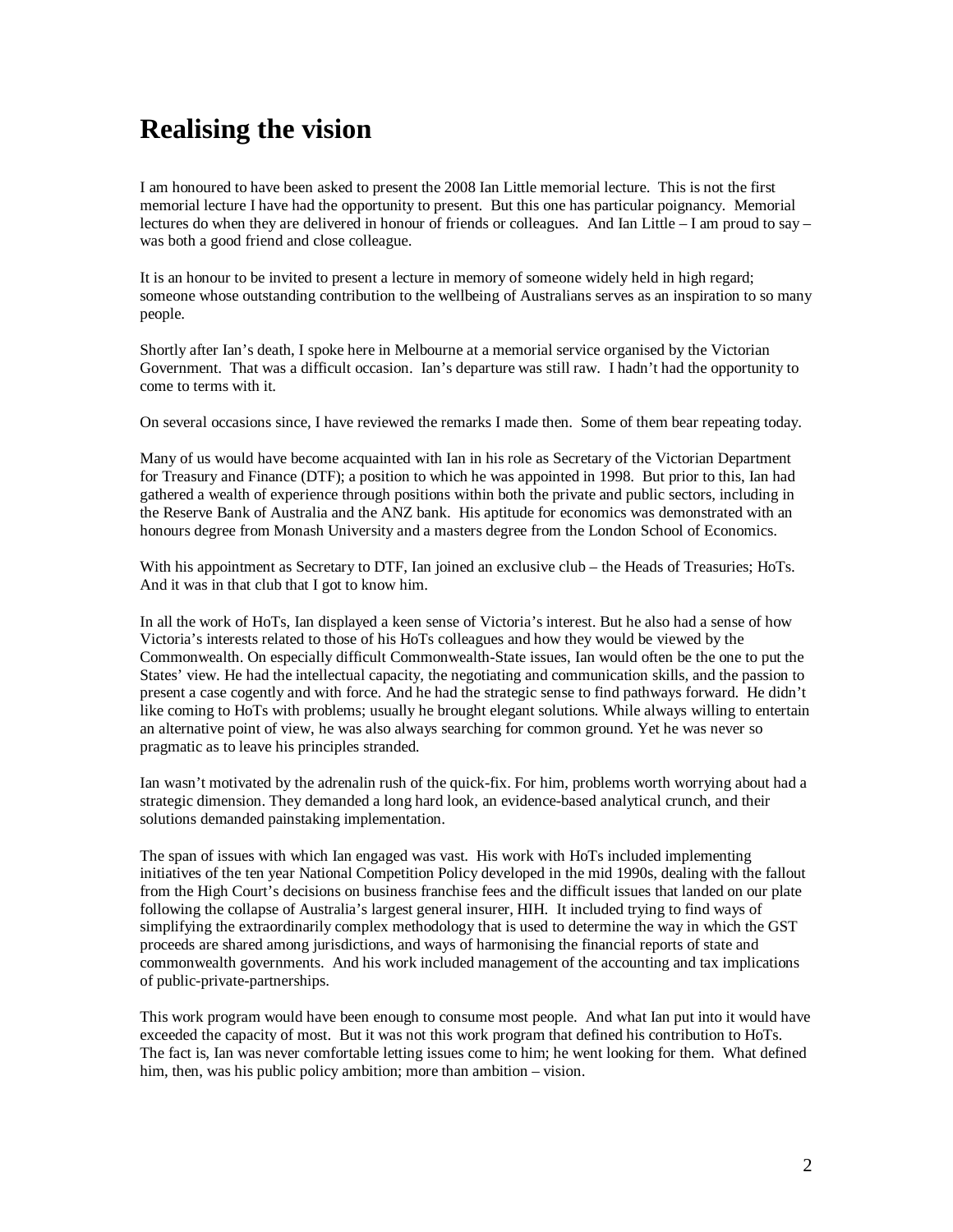Ian's legacy lives on most strongly through his efforts to develop an ambitious, comprehensive, program of economic reform to boost future productivity and workforce participation. He worked with skill and determination towards this goal. As the National Competition Policy was winding up, Ian was banging the drum in HoTs on the need for new thinking on a long-term economic reform program.

Our discussions in HoTs, over a number of years, had convinced us that the case for such a program was compelling.

We had discussed the challenges posed by pronounced population ageing which, as outlined in the *Intergenerational Report* published in 2002, is about to reduce labour utilisation dramatically and have an equally dramatic impact on population geography, with implications for hard and soft infrastructure provision that governments have barely begun thinking about.

We had discussed the challenges posed by a near full employment economy being hit by historically high terms of trade that have produced an excess demand for most categories of labour; put considerable strain on national infrastructure; prompted calls for structural adjustment assistance and other forms of government intervention; while at the same time, raised both the inflationary consequences and the opportunity cost of government activity; boosted budget revenues; and eroded fiscal discipline.

We had discussed the consequences of the coming to an end of a long global deflationary cycle that had been underpinned by three major trends: first, a much talked about productivity boost from the ICT revolution, especially in the so-called 'new economy' of the United States; second, an increasingly talked about rapid industrialisation of China; and third, a barely recognised boost to labour force participation in many industrialised countries (not including Japan) arising from the favourable demographics that immediately followed the collapse in baby boomer birth rates.

We had discussed the challenges posed by our occupying the driest inhabited continent on earth, whose populated areas appear to be getting even drier, with poorly developed water markets and unsophisticated adaptation programs.

We had discussed the challenges of living in one of the most energy-intensive economies in the world, facing accelerating energy costs as a result of the re-emergence of China and India and, looking only a little further ahead, as a consequence of climate change mitigation action.

We had discussed the challenges arising from the fact of our mineral wealth being concentrated in some of the most pristine, yet fragile, ecosystems on earth; especially in the Kimberley and the Top End.

We had discussed the challenges posed by our highly dispersed yet heavily urbanised population geography, with land transport under stress, including in the cities.

We had discussed the risk of lost opportunity; of a failure to address long-standing reform needs in numerous areas, including natural resource management and Indigenous development.

And we had wondered how we were ever going to meet these challenges in a federation characterised by pronounced vertical fiscal imbalance and a chronic lack of coherence in accountabilities.

Motivated by these challenges, our discussions were wide ranging – especially across the numerous elements of productivity and participation that might drive sustainable growth. We discussed the relationship between health status and workforce participation, and the importance of preventative health policy; we discussed the link between education – including early childhood education – and participation; we discussed the national infrastructure challenge – in water, land transport, energy and access regulation. And we discussed the financial arrangements that might be required to underpin progress in these and many other areas.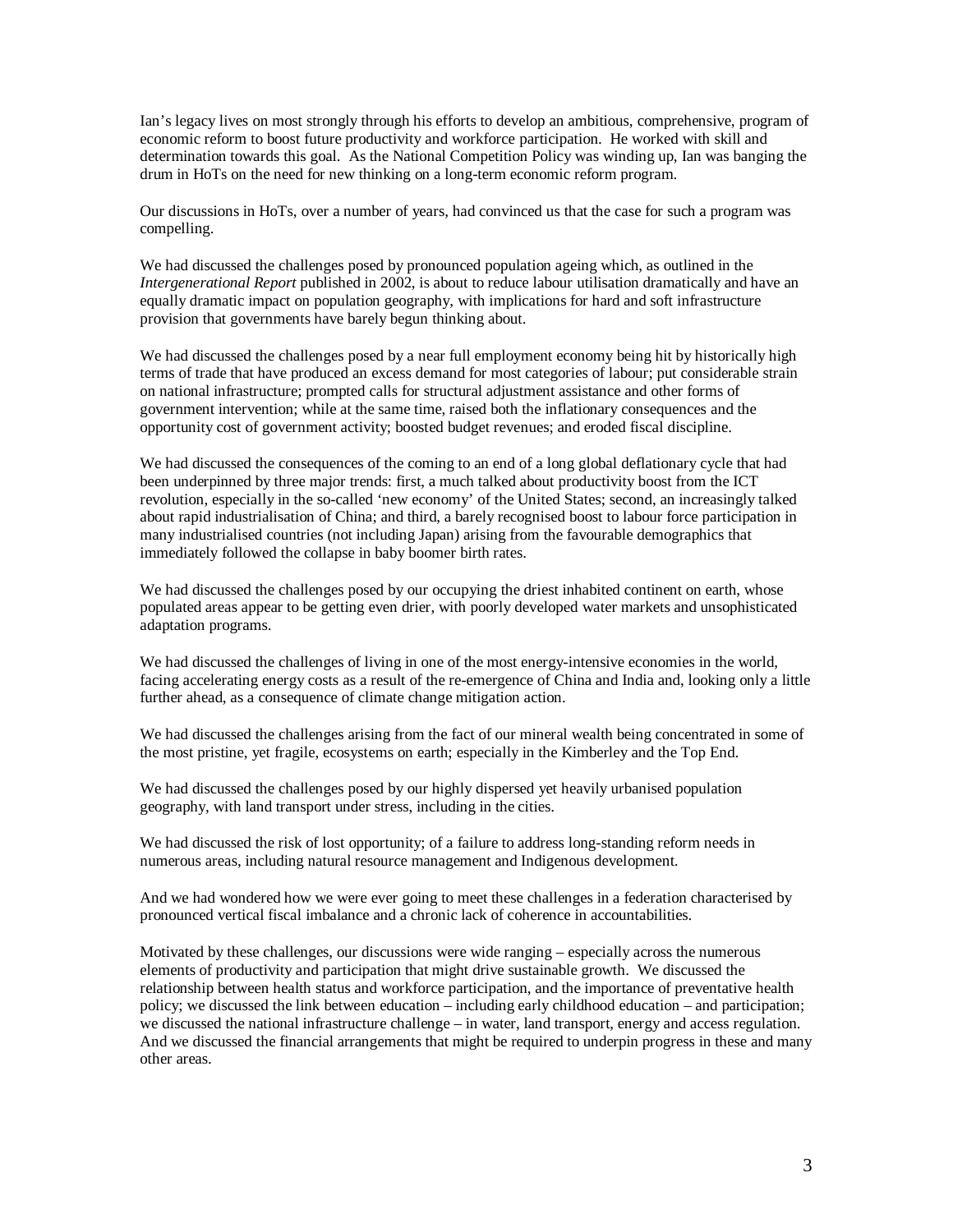Ian emphasised that there would be no success without intergovernmental collaboration and cooperation; that it was imperative that all governments work together to deliver future prosperity.

Had he been around to hear it, Ian would certainly have rejected the model of 'aspirational nationalism' enunciated by former Prime Minister John Howard on 20 August 2007. Implicit in this model was a startlingly new concept of vertical competitive federalism – that is, competition between the Commonwealth on the one hand and the States and Territories on the other. While Ian saw considerable value – too much in my view – in the traditional (horizontal) model of competitive federalism, involving competition among the States, he was never in any doubt that the national reform agenda had no hope of being implemented absent a genuinely cooperative effort among all governments.

The National Competition Policy (NCP) endorsed by the Council of Australian Governments in 1995 came out of just such a cooperative effort. It quickly became seen as a landmark achievement in nationally coordinated economic reform, celebrated around the world in numerous OECD and IMF publications.

The NCP drove improvements in efficiency that contributed to significant falls in the costs and prices of many goods and services. For example, real port charges fell by over 50 per cent during the 1990s; there were substantial reductions in rail freight rates in the second half of the 1990s – ranging from 8 per cent for wheat, to as much as 42 per cent for some coal traffic; in the electricity sector, average real prices Australia-wide fell by around 20 per cent, in the 10 years to 2003-04; since the mid 1990s, average telecommunications charges have fallen by more than 30 per cent.

In February 2006, Australian governments endorsed a new National Reform Agenda – an NRA to succeed the NCP – that embraces competition, regulatory reform and human capital streams.

Among officials, Ian Little, and his Victorian colleague, Terry Moran, deserve special recognition for broadening the scope of the agenda to include human capital enhancement. Increasingly, this stream is being seen as by far the most important of the three.

In the regulation stream, COAG committed to addressing ten priority cross-jurisdictional regulation 'hotspots': rail safety regulation; occupational health and safety; national trade measurement; chemicals and plastics; development assessment arrangements; building regulation; environmental assessment and approvals processes; business name, Australian Business Number and related business registration processes; personal property securities; and product safety. In these areas (and many others), jurisdictions apply quite different regulatory regimes. As a consequence, businesses operating across state borders must comply with multiple regulations.

That costs time and money. The Productivity Commission has estimated that compliance costs could be as high as four per cent of GDP – perhaps as high as \$5 billion a year.

The current state of rail regulation provides a striking illustration of the present mess. The May 2005 report of the Exports and Infrastructure Taskforce noted that an operator of interstate trains – that is, operating on the so-called national network – could have to deal with: seven rail safety regulators with nine different pieces of legislation; three transport accident investigators; fifteen pieces of legislation covering occupational health and safety of rail operations; six access regulators; and seventy-five pieces of legislation with powers over environmental management. And we call this a national network!

It's little wonder that harmonization of road and rail administrative and regulatory arrangements is estimated by the Productivity Commission to promise cost savings of more than \$2 billion.

Another example lies with occupational health and safety (OH&S) regulation. There are currently ten principal statutes governing OH&S – six State, two Territory, two Commonwealth – and numerous regulations and codes of practice. The compliance burdens and costs imposed by multiple regimes of regulation, administration and enforcement are compounded by frequent amendments. The effect is that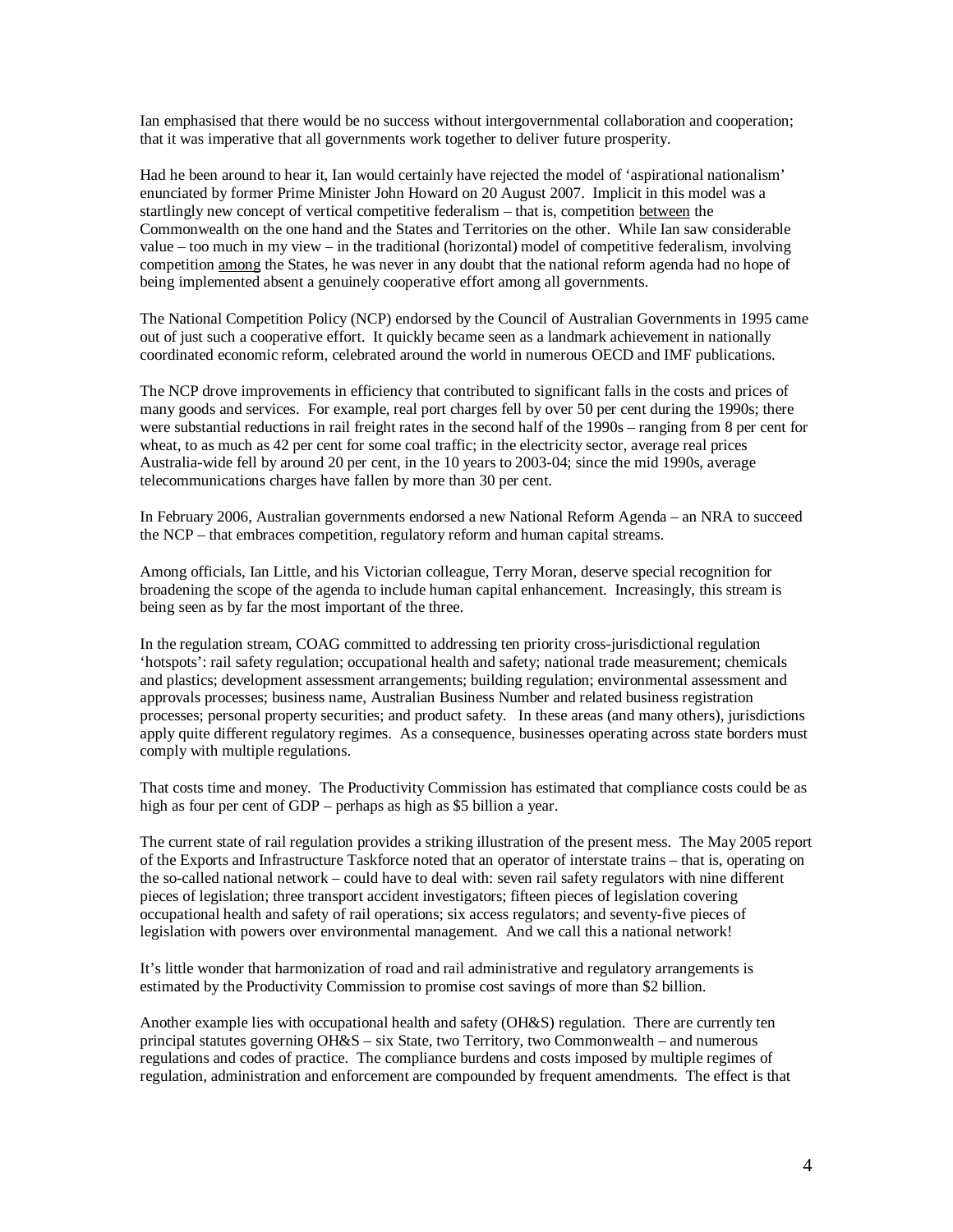multi-state employers, employing more than a quarter of the nation's workforce, bear very substantial compliance costs.

There is a long history of reform efforts to achieve nationally consistent or harmonised OH&S arrangements, dating back to at least the early 1990s. In May 2002 governments agreed, once more, that national action was required. Considerable resources were devoted to developing national standards. But progress was painfully slow. In April 2007, after five years had elapsed, COAG restated its commitment to a nationally consistent OH&S framework and governments gave themselves a further five years – that is, to mid-2012 – to achieve it. And this is an agreed 'hot spot'.

Frankly, a snail would drop off to sleep at this pace.

More worryingly, among the ten identified regulatory 'hot spots', OH&S is one of the better stories.

The NRA competition stream promises further reforms in the areas of energy, transport, infrastructure regulation and planning and climate change innovation and mitigation strategies.

In the area of transport, COAG agreed to a phased reform program to provide better price signals for transport freight infrastructure providers and users to enable Australia to meet more efficiently the projected doubling in the national freight task over the next 20 years.

COAG also agreed the Competition and Infrastructure Reform Agreement (CIRA), which provides for a simpler and consistent national system of economic regulation for nationally-significant infrastructure, including for ports, railways and other export-related infrastructure. The agreed reforms aim to reduce regulatory uncertainty and compliance costs for owners, users and investors in significant infrastructure and to support the efficient use of national infrastructure.

COAG agreed energy market reforms which aim to improve price signals for energy consumers and investors. This included a commitment to the progressive national roll out of 'smart' electricity meters from 2007 – currently expected to commence at the end of this year – to allow the introduction of time of day pricing and to allow users to better manage their demand for peak power.

COAG also agreed to ensure the electricity transmission system supports a national electricity market, providing energy users with the most efficient, secure and sustainable supply of electricity from all available fuels and generation sources, and include where appropriate an increased share of renewable energy. COAG committed to adopt suitable policy settings, governance and institutional arrangements and to undertake other actions to improve the framework for planning and network investment and to streamline regulation.

These energy market reforms are a significant undertaking. Progress in implementing energy reforms, however, has been variable, with significantly different approaches emerging in different States and Territories. The national electricity market essentially remains a series of regional markets with limited interconnectedness and ineffective market-based pricing for network services due to poor market design.

And then there is water.

It has been said that while I know about Treasury, I don't know about water. Instead of talking to you about water, then, I'll talk to you about Treasury. The business of Treasury, as classically understood, refers to the management of finance, especially borrowing.

When I came to work in the Australian Treasury in 1984 and applied for a home loan from one of our trading banks, I was told that I had to join a queue. Bank-originated mortgage interest rates had been capped under the former Coalition Government at 13½ per cent. (The cap was removed by Treasurer Keating in April 1986.)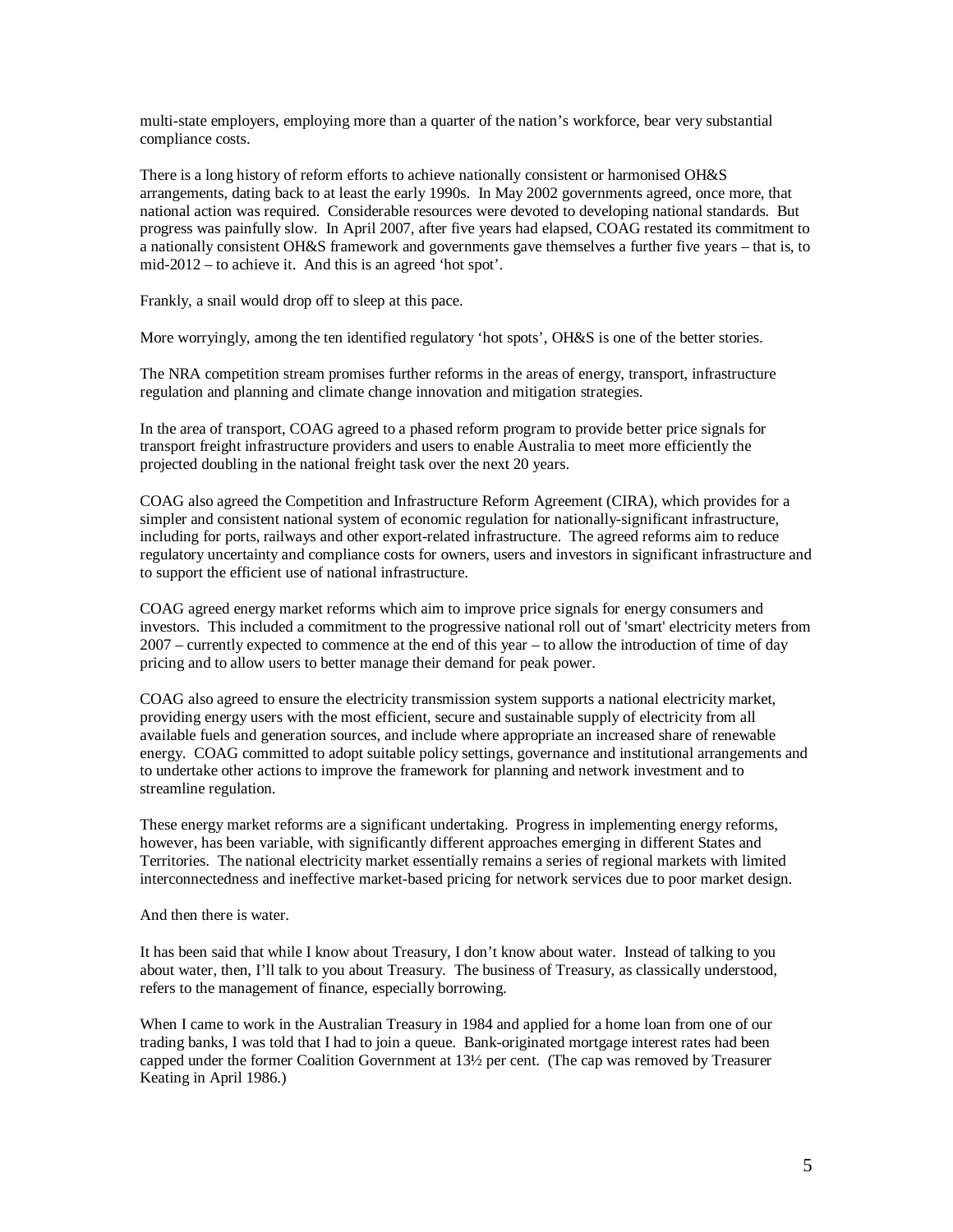When a product has an administered price ceiling below the level that would emerge in a free market, it will be in excess demand and some mechanism will have to be found for rationing access to it. Sometimes, the rationing will be left to the seller. Thus, in response to regulated interest rates, Australian banks developed lending criteria that rationed access according to increasingly tough credit risk standards that gave very high weightings to accumulated wealth. Remarkably, people in power were surprised to find that the interest rate cap was having a regressive impact. It's a wonder the political response wasn't to set up a bureaucratic apparatus to undertake the housing loan rationing task on a more 'equitable' basis.

An innovative minister might even have proposed using vast sums of taxpayers' money to develop imaginative programs that would have reduced the funding needs of borrowers with larger houses as a means of releasing more funds to go around the system.

Think that far-fetched? If you do, then you don't know much about water either.

For what it's worth, I'll tell you just a little bit of what Treasuries do know about water.

If we had a well functioning market in water, all users would pay a price that reflected not only the amortised costs of water storage and reticulation infrastructure, but also its scarcity value. Moreover, while water wouldn't have the same price everywhere, arbitrage would ensure that any difference in the prices paid for water between any two places and/or any two points in time would be no larger than could be explained by the costs of 'transport' and storage in moving water between those two places or points in time.

In times of drought, water prices would rise in order to equate demand and supply; just how high they would rise depends not only upon the severity of the drought, but also the price-sensitivity of both market demand and market supply.

In a well functioning water market, drought-induced increases in the price of water would reallocate water among users, with a higher proportion of it flowing to those who valued it more highly. In any place, or at any time, at which its marginal value fell short of its price, water would not be used. On the other hand, if a suburban gardener valued her roses sufficiently highly, she wouldn't have to stand by and watch them die.

The supply response is even more important. The drought-induced increase in price would provide the signal for investment in additional supply, including things like desalination plants, new dams and water recycling plants. When brought on stream, these investments would reduce the price of water. That is the logic of markets: additional supply reduces price rather than, as under current water arrangements, increasing it.

Obviously, we don't have well functioning water markets; not in the cities, and not in irrigation areas either. Instead, we have administered prices, legal protections on restraint of trade and, as a consequence, rationing. Rationing tends to be egalitarian. For example, in the towns and cities, the common practice is that 'odds and evens' water restrictions are first imposed, then progressively more restrictive, but persistently uniform, levels of access are mandated.

And, in the irrigation areas, where nascent markets remain severely restricted by institutional, legislative and administrative barriers, the rationing can be even blunter: the Dethridge wheels stop turning and the computerised flume gates run bone dry.

Egalitarian rationing must be popular. Perhaps it appeals to basic communitarian instincts accepting of the need for common sacrifice in times of adversity. Even so, it isn't long before neighbours start checking up on one another over the back fence to see if there is any 'cheating'; neighbourhood vigilante groups spring up; and the water administrators are forced to employ a team of highly visible taxpayer-funded 'water monitors' to defuse neighbourly tensions. Tragically, there are never enough taxpayer resources to prevent every instance of 'water rage', and it isn't long before we have human casualties.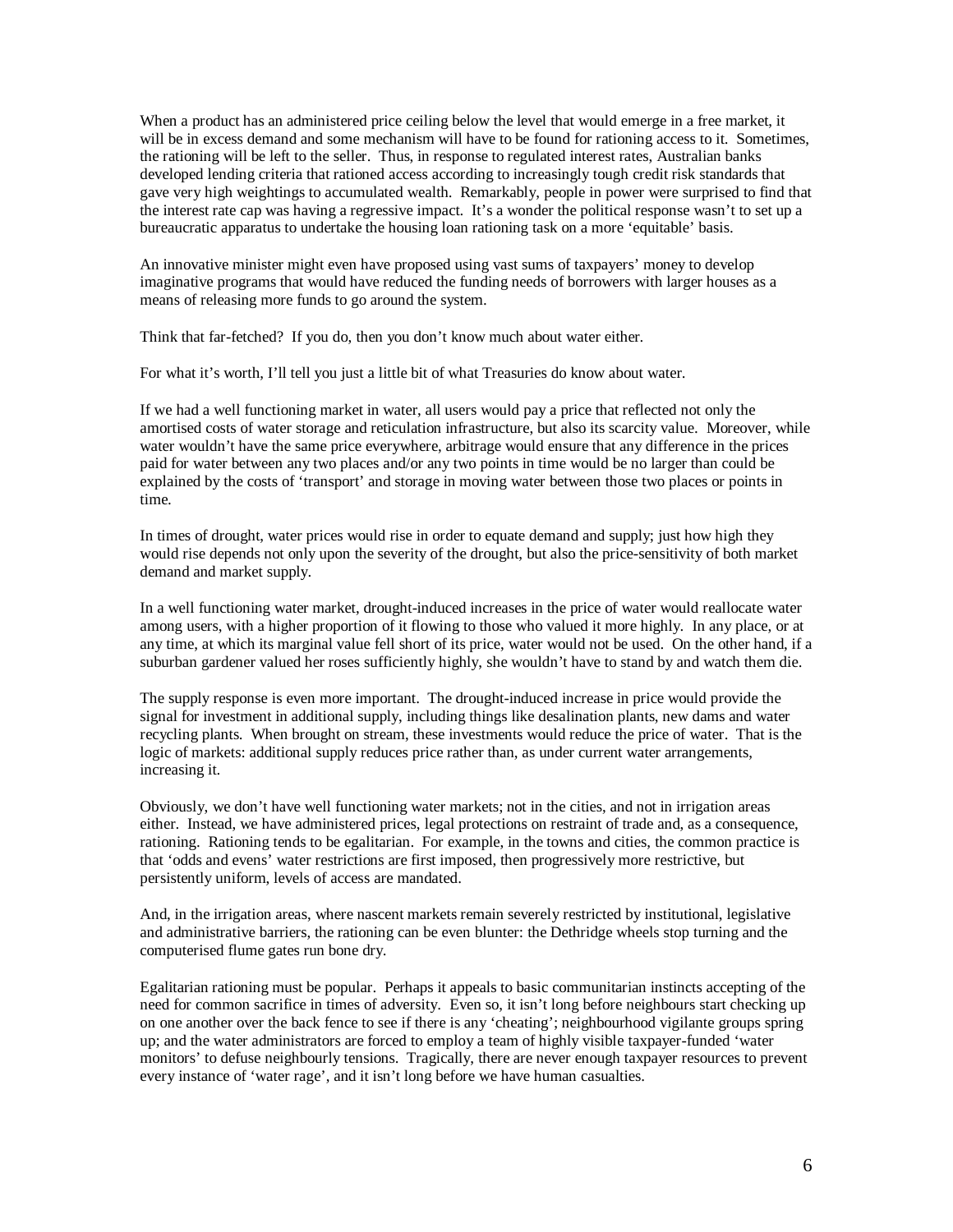'Water rage' is an appropriate label. Its better known cousin, 'road rage', is also a consequence of excess demand; in that case, an excess demand for the road surface. Traffic congestion performs the allocation task. Like water rationing, the allocation is extraordinarily inefficient: the Bureau of Infrastructure, Transport, and Regional Economics has estimated that traffic congestion costs the Australian economy about \$9.4 billion a year.

In addressing the Productivity Commission roundtable on the topic of *Productive Reform in a Federal*  System<sup>1</sup> nearly two-and-a-half years ago, I identified energy, water and land transport as three key candidates for the development of national markets, arguing that 'the case for governments facilitating the development of highly efficient national markets for key business inputs in a country as remote and geographically fragmented as ours is overwhelming'. I noted that our achievements had, to date, fallen well short of that goal. I suggested that 'it may not be too much of an exaggeration to say that the only significant business inputs for which we do have national markets are financial capital, post, telecommunications and aviation'.

## Not much has changed.

You will hear many explanations for the slow rate of progress in the development of national markets. Energy, water and land transport have generally been regarded as 'essential' in a politically meaningful sense. Existing institutional arrangements are complex, characterised by many agents with competing objectives, often parochial, super-sensitive to blame-shifting and cost-shifting, and accustomed to travelling well-worn paths to deeply entrenched positions. But while these features are descriptive of present arrangements, they don't explain them. In addressing the Productivity Commission round table, I suggested that the central explanation for slow progress in these areas is an aversion to the logic of markets.

That aversion seems to be based on a fear of distributional consequences.

Of course, there are legitimate reasons for governments to be concerned about the distributional consequences of markets. But Australian governments have numerous policy instruments available to them to ameliorate distributional consequences. And they have not been afraid to use them. For example, since the early 1970s, social security and welfare payments excluding unemployment and sickness benefits and payments for aboriginal advancement have been lifted from 3½ per cent of GDP to around 8½ per cent of GDP. That increase in redistributive transfer payments is worth more than \$55 billion a year.<sup>2</sup> To put it another way, expressed in 2006-07 dollars, these transfer payments averaged \$1,400 per head of population at the end of the Whitlam Government in 1975 and, 32 years later, at the end of the Howard Government, averaged \$4,000 a head.

Transfer payments are not without their problems, including adverse impacts on work and saving incentives, but they generally achieve more transparent distributional, as well as more efficient, outcomes than interference in markets through administered prices and rationing.

The area of the NRA with the greatest potential benefits for the Australian economy, and the one that Ian Little pressed the hardest, is the human capital stream. In February 2006, COAG agreed a comprehensive framework of objectives for the human capital agenda, focused on improving health, education and training outcomes and encouraging and supporting work.

 $\frac{1}{1}$  'Time to "get real" on national productivity reform', an edited version of which appears in Productivity Commission, *Productive Reform in a Federal System*, roundtable proceedings, Canberra 27-28 October 2005, published April 2006 (pp. 337-344).

<sup>2</sup> It is an important, though quite separate, question whether redistributive transfers of that magnitude are appropriate.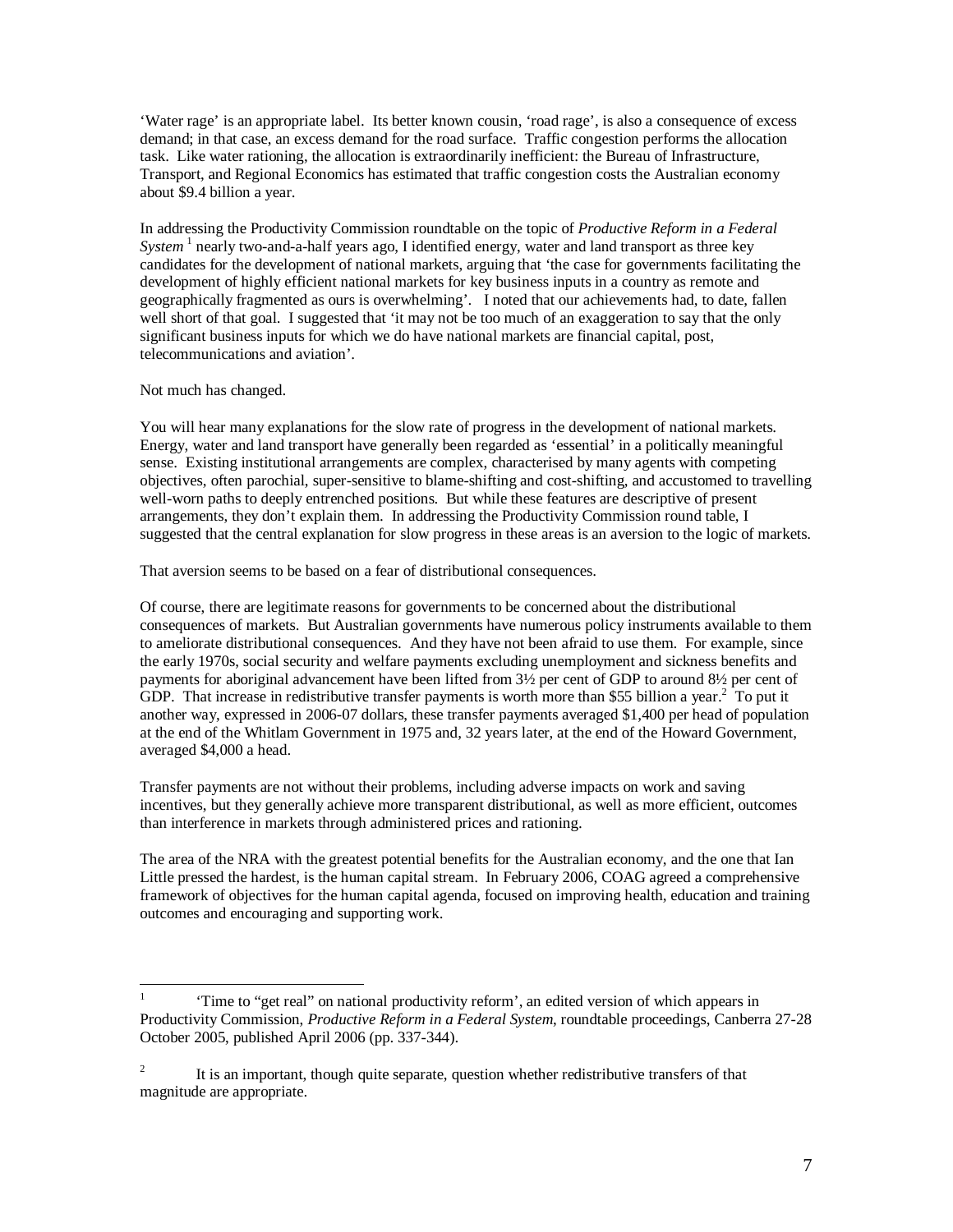However, 14 months later, in April 2007, when the first tranche of specific reforms was unveiled, there was reason to be under whelmed. Agreement was limited to four ad hoc initiatives: \$200 million to address significant growth in type 2 diabetes; \$40 million over four years to assist indigenous adults in regional and remote areas to access further education and training opportunities; the development of a core set of nationally-consistent teacher standards for literacy and numeracy; and an intergovernmental agreement on a national approach to quality assurance and regulations for early childhood education and care.

There remains significantly more that can be done to realise the large potential benefits of the NRA human capital stream.

The failure of the NRA to achieve more meaningful reform in the human capital stream and the disappointing pace of implementation of the substantial and worthwhile reforms endorsed two years ago in the competition and regulatory reform streams can be attributed, in large part, to funding issues.

The absence of financial incentives and effective sanctions for failing to meet agreed timeframes and milestones probably explains most of the disappointing implementation progress to date. The aversion to the logic of markets to which I referred earlier can be managed only by financial flows.

Today, however, there is cause for optimism.

Less than a month after the November 2007 federal election, the Council of Australian Governments met here in Melbourne to reinvigorate the National Reform Agenda.

Heads of government recognised they had a unique opportunity to put behind them the tensions of the past, and deliver a substantial national reform effort.

At that meeting, COAG identified seven areas for its 2008 work program: health and ageing; education and training; climate change and water; infrastructure; business regulation and competition; housing; and indigenous reform. A set of working groups, headed by Commonwealth ministers, has been established to identify reforms for COAG's consideration, and to drive their delivery.

COAG also agreed to have the nation's Treasurers develop a plan to rationalise the 89 specific purpose payments, worth about around \$30 billion a year, under which the Commonwealth mandates conditions that usually provide the States and Territories with very little or no flexibility in program design or delivery mechanisms. The States and Territories have maintained, for a very long time now, that better national outcomes could be achieved with greater emphasis on outcomes and fewer input controls. Treasurers will report to COAG at the meeting to be held later this month.

In the COAG work program agreed last December, there is an opportunity to revisit the February 2006 NRA commitments and to endorse more ambitious reforms – particularly in the field of human capital, which, while offering the largest gains, has been largely neglected to date.

Reforms are hard work. Simply pouring more Commonwealth money into these areas isn't going to provide the answers. These problems, which are very much worth worrying about, have a strategic dimension. They demand a long hard look, an evidence-based analytical crunch, and their solutions demand painstaking implementation. In short, they demand precisely what Ian Little would have brought to them.

All of us who would want to honour Ian have a wonderful opportunity, in the COAG work program, to do so. We can honour him best through our leadership.

Leadership that has a clear sense of the national interest. Leadership that is prepared to step away from entrenched positions of the past. Leadership that is willing to stand up against vested interest. Leadership that embraces tough decisions.